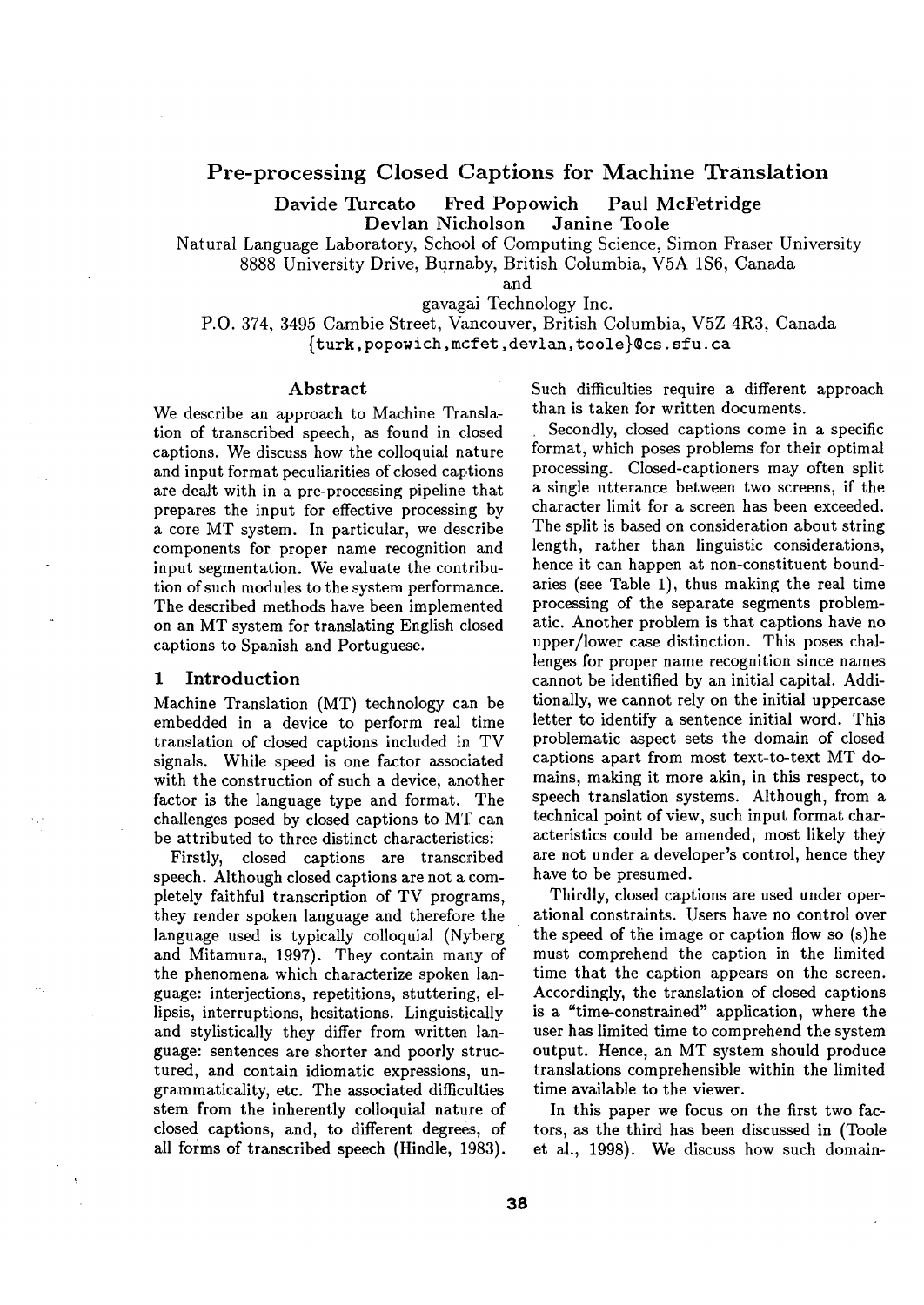good evening, i'm jim lehrer. on the "newshour" tonight, four members of congress debate the u.n. deal with iraq; paul solman tells the troubled story of indonesia's currency; mark shields and paul gigot analyze the political **week;**  and elizabeth farnsworth explains how the universe is getting larger.

Table 1: Closed caption script fragment.

dependent, problematic factors are dealt with in a pre-processing pipeline that prepares the input for processing by a core MT system. The described methods have been implemented for an MT system that translates English closed captions to Spanish and Portuguese. All the examples here refer to the Spanish module.

### 2 Pre-processing design

Input pre-processing is essential in an embedded real time system, in order to simplify the core processing and make it both time- and memoryeffective. In addition to this, we followed the guideline of separating domain-dependent processes and resources from general purpose ones. On the one hand, grammars and lexicons are costly resources. It would be desirable for them to be domain-independent and portable across different domains, as well as declarative and bidirectional. On the other hand, a domain with distinctive characteristics requires some specific treatment, if a system aims at robustness. We decided to have a domain independent core MT system, locating the domain dependent processing in a pipeline of low-level components, easy to implement, aiming at fast and robust processing and using limited linguistic knowledge.

We use declarative and bidirectional grammars and lexicons. The lexicalist approach is indeed suitable to the closed caption domain, e.g. in terms of its capability of handling loosely structured or incomplete sentences. Also, the linguistic resources are geared towards this domain in terms of grammatical and lexical coverage. However, our system architecture and formalism make them equally usable in any other domain and translation direction, as the linguistic knowledge therein contained is valid in any domain. For the architecture we refer the reader to (Popowich et al., 1997). In the rest of this paper we focus on the pre-processing module and how it deals with the issues discussed in the introduction.

The task of the pre-processing pipeline is to make the input amenable to a linguisticallyprincipled, domain independent treatment. This task is accomplished in two ways:

- 1. By *normalizing* the input, i.e. removing noise, reducing the input to standard typographical conventions, and also restructuring and simplifying it, whenever this can be done in a reliable, meaning-preserving way.
- 2. By *annotating* the input with linguistic information, whenever this can be reliably done with a shallow linguistic analysis, to reduce input ambiguity and make a full linguistic analysis more manageable.

Figure (1) shows the system architecture, with a particular emphasis on the preprocessing pipeline. The next section describes the pipeline up to tagging. Proper name recognition and segmentation, which deal more specifically with the problems described in the introduction, are discussed in further sections.

## 3 Normalization and tagging

The label *normalization* groups three components, which clean up and tokenize the input.

The *text-level normalization* module performs operations at the string level, such as removing extraneous text and punctuation (e.g. curly brackets, used to mark off sound effects), or removing periods from abbreviations. E.g.:

**(I) "I went to high school** in the **u.s."** 

"I **went to high school** in the **usa."** 

The *tokenizer* breaks a line into words. The *token-level normalization* recognizes and annotates tokens belonging to special categories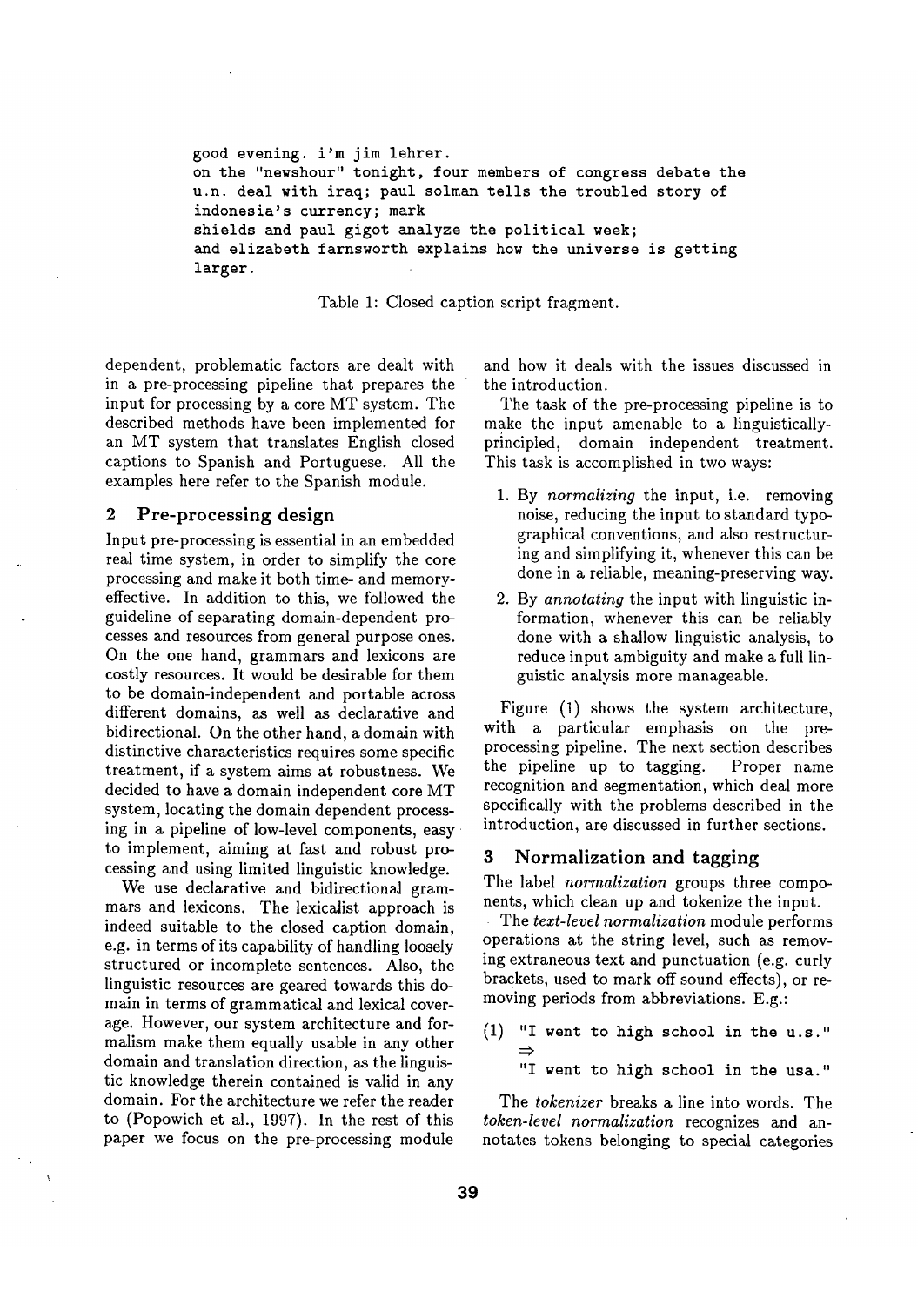### **Pre-processing**



Figure 1: System architecture.

(times, numbers, etc.), expands contractions, recognizes, normalizes and annotates stutters (e.g. *b-b-b-bright),* identifies compound words and converts number words into digits. E.g.:

- (2) "I" "went" "to" "high" "school"  $\lim$ <sup>"</sup> "the" "usa" "."  $\Rightarrow$ "I" "went" "to" "high school" "in" **"the" "usa"** " "
- $(3)$  "W-wh-what's" "that" "?"  $\Rightarrow$ "what"/stutter "is" "that" "?"

Note that annotations associated with tokens

are carried along the entire translation process, so as to be used in producing the output (e.g. stutters are re-inserted in the output).

The *tagger* assigns parts of speech to tokens. Part of speech information is used by the subsequent pre-processing modules, and also in parsing, to prioritize the most likely lexical assignments of ambiguous items.

#### 4 Proper name recognition

Proper names are ubiquitous in closed captions (see Table 1). Their recognition is important for effective comprehension of closed captions, particularly in consideration of two facts: (i) users have little time to mentally rectify a mistranslation; (ii) a name can occur repeatedly in a program (e.g. a movie), with an annoying effect if it is systematically mistranslated (e.g. a golf tournament where the golfer named Tiger Woods is systematically referred to as *los bosques del tigre,* lit. *'the woods of the tiger').*  Name recognition is made harder in the closed caption domain by the fact that no capitalization information is given, thus making unusable all methods that rely on capitalization as the main way to identify candidates (Wolinski et al., 1995) (Wacholder et al., 1997). For instance, an expression like 'mark shields', as occurs in Table (1), is problematic in the absence of capitalization, as both 'mark' and 'shields' are threeway ambiguous (proper name, common noun and verb). Note that this identical problem may be encountered if an MT system is embedded in a speech-to-speech translation as well. This situation forced us to explore different ways of identifying proper names.

The goal of our recognizer is to identify proper names in a tagged line and annotate them accordingly, in order to override any other possible lexical assignment in the following modules. The recognizer also overrides previous tokenization, by possibly compounding two or more tokens into a single one, which will be treated as such thereafter. Besides part of speech, the only other information used by the recognizer is the lexical status of words, i.e. their ambiguity class (i.e. the range of possible syntactic categories it can be assigned) or their status as an unknown word (i.e. a word that is not in the lexicon). The recognizer scans an input line from left to right, and tries to match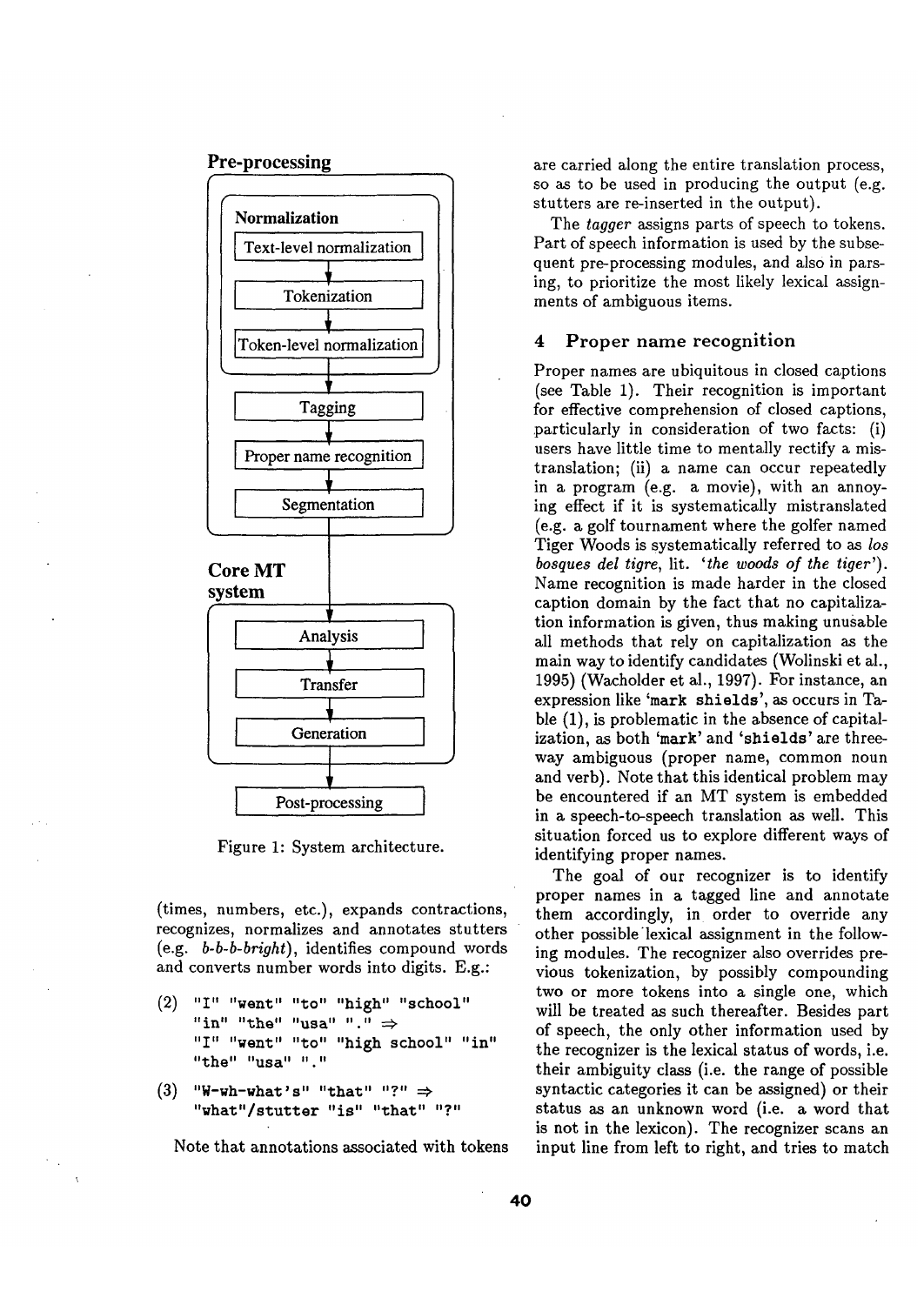each item against a sequences of patterns. Each pattern expresses constraints (in terms of word, part of speech tag and lexical status) on the item under inspection and its left and right contexts. Any number of items can be inspected to the left and right of the current item. Such patterns also make use of regular expression bperators (conjunction, disjunction, negation, Kleene star). For instance (a simplified version of) a pattern might look like the following:

### **(4) /the/DEW (NOUNIADJ)\*] X' ['NOUN]**

where we adopt the convention of representing words by lowercase strings, part of speech tags by uppercase strings and variables by primed Xs. The left and right context are enclosed in square brackets, respectively to the left and right of the current item. They can also contain special markers for the beginning and end of a line, and for the left or right boundary of the proper name being identified. This way tokenization can be overridden and separate tokens joined into a single name. Constraints on the lexical status of items are expressed as predicates associated with pattern elements, e.g.:

(5) proper\_and\_common (X')

A pattern like the one above (4-5) would match a lexically ambiguous proper/common noun preceded by a determiner (with any number of nouns or adjectives in between), and not followed by a noun (e.g. 'the bill is...'). Besides identifying proper names, some patterns may establish that a given item is not a name (as in the case above). A return value is associated with each pattern, specifying whether the current match is or is not a proper name. Once a successful match occurs, no further patterns are tried. Patterns are ordered from more to less specific. At the bottom of the pattern sequence are the simplest patterns, e.g.:

 $(6)$  ( [] X' [] ), proper\_and\_common(X') **yes** 

which is the default assignment for words like 'bill' if no other pattern matched. However (6) is overridden by more specific patterns like:

 $(7)$  (  $[2'']$   $X'$   $[1'')$ , proper\_and\_common $(X')$ , common $(X'')$  $\Rightarrow$  no

(s) ( [x'] x' [] ), proper\_and\_common $(X')$ , proper $(X'')$  $\Rightarrow$  yes

The former pattern covers cases like 'telecommunications bill', preventing 'bill' from being interpreted as a proper name, the latter covers cases like 'damian bill', where 'bill' is more likely to be a name.

In general, the recognizer tries to disambiguate lexically ambiguous nouns or to assign a category to unknown words on the basis of the available context. However, in principle any word could be turned into a proper name. For instance, verbs or adjectives can be turned into proper names, when the context contains strong cues, like a title. Increasingly larger contexts provide evidence for more informed guesses, which override guesses based on narrower contexts. Consider the following examples that show how a word or expression is treated differently depending on the available context. Recognized names are in italics.

- $(9)$  bill !
- $(10)$  the bill is ...
- (11) the *bill* clinton is ...
- (12) the *bill clinton* administration is  $\ddotsc$

The lexically ambiguous bill, interpreted as a proper name in isolation, becomes a common noun if preceded by a determiner. However, the interpretation reverts to proper name if another noun follows. Likewise the unknown word clinton is (incorrectly) interpreted as a common noun in (11), as it is the last item of a noun phrase introduced by a determiner, but it becomes a proper name if another noun follows.

We also use a *name memory,* which patterns have access to. As proper names are found in an input stream, they are added to the name memory. A previous occurrence of a proper name is used as evidence in making decisions about further occurrences. The idea is to cache names occurred in an 'easy' context (e.g. a name preceded by a title, which provides strong evidence for its status as a proper name), to use them later to make decisions in 'difficult' contexts, where the internal evidence would not be sufficient to support a proper name interpretation.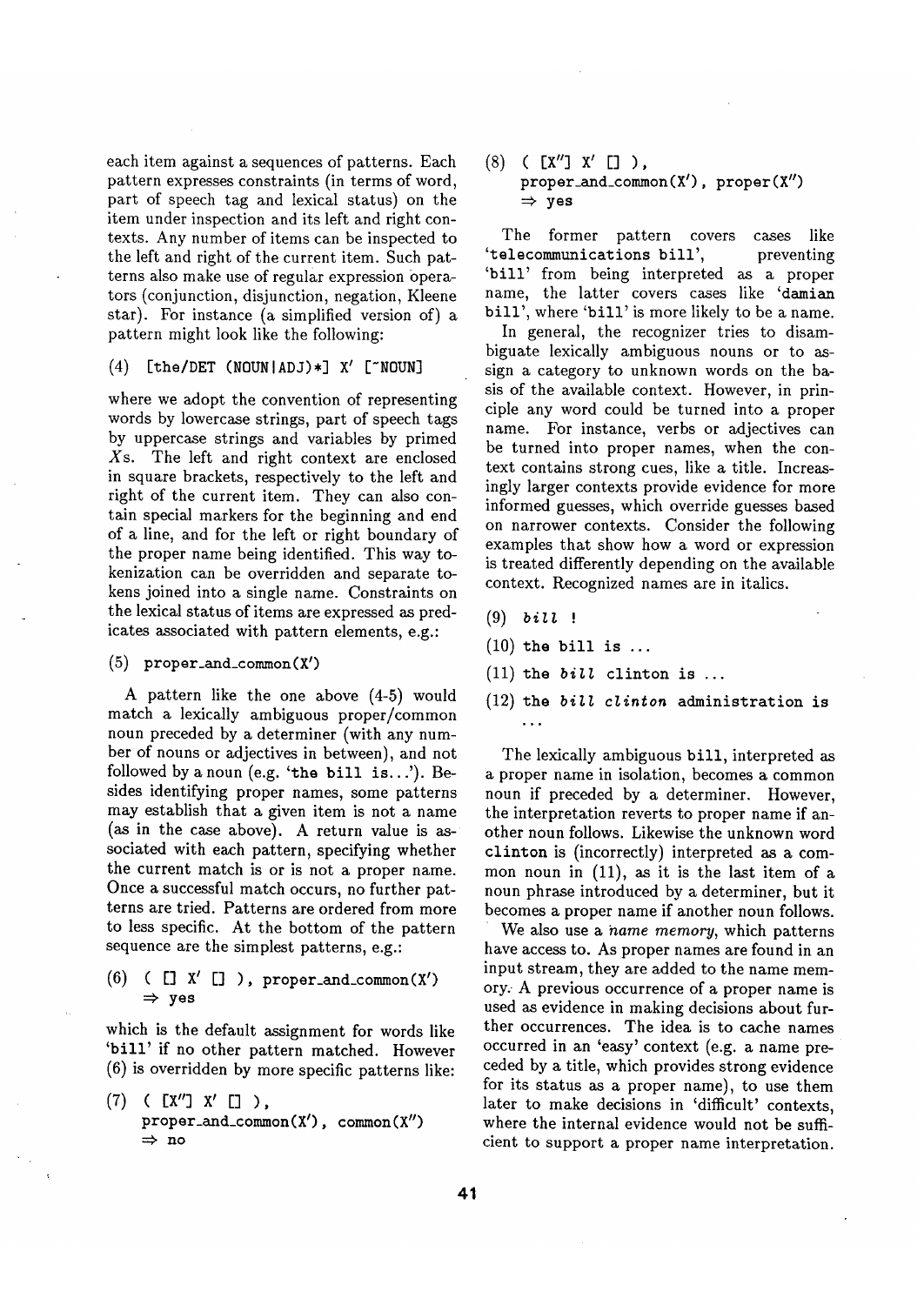Hence, what typically happens is that the same name in the same context is interpreted differently at different times, if previously the name has occurred in an 'easy' context and has been memorized. E.g.:

(13) the individual title went to tiger woods.

 $\sim$  .

mr. *tiger woods* struggled today with a final round 80.  $\Rightarrow$  name-memory

 $\ldots$ the short well publicized professional life of *tiger woods*  has been an open book.

The name memory was designed to suit the peculiarity of closed captions. Typically, in this domain proper names have a low dispersion. They are concentrated in sections of an input stream (e.g. the name of the main characters in a movie), then disappear for long sections (e.g. after the movie is over). Therefore, a name memory needs to be reset to reflect such changes. However, it is problematic to decide when to reset the name memory. Even if it was possible to detect when a new program starts, one should take into account the possible scenario of an MT system embedded in a consumer product, in which case the user might unpredictably change channel at any time. In order to keep a name memory aligned with the current program, without any detection of program changes, we structured the name memory as a relatively short queue (first in, first out). Every time a new item is added to the end of the queue, the first item is removed and all the other items are shifted. Moreover, we do not check whether a name is already in the memory. Every time a suitable item is found, we add it to the memory, regardless of whether it is already there. Hence, the same item could be present twice or more in the memory at any given time. The result of this arrangement is that a name only remains in the memory for a relatively short time. It can only remain for a longer time if it keeps reappearing frequently in the input stream (as typically happens), otherwise it is removed shortly after it stopped appearing. In this way, the name memory is kept

|                                   | $#$ of items |
|-----------------------------------|--------------|
| Proper names correctly identified | 152          |
| False positives                   |              |
| False negatives                   | 57           |

Table 2: Name recognition evaluation results.

aligned with the current program, with only a short transition period, during which names no longer pertinent are still present in the memory, before getting replaced by pertinent ones.

The recognizer currently contains 63 patterns. We tested the recognizer on a sample of 1000 lines (5 randomly chosen continuous fragments of 200 lines each). The results, shown in table (2), illustrate a recall of 72.7% and a precision of 95.0%. These results reflect our cautious approach to name recognition. Since the core MT system has its own means of identifying some proper names (either in the lexicon or via default assignments to unknown words) we aimed at recognizing names in pre-processing only when this could be done reliably. Note also that 6 out of the 8 false positives were isolated interjections that would be better left untranslated (e.g. pffoo, el smacko), or closed captioner's typos (e.g. yo4swear).

#### **5 Segmentation**

Segmentation breaks a line into one or more segments, which are passed separately to subsequent modules (Ejerhed, 1996) (Beeferman et al., 1997). In translation, segmentation is applied to split a line into a sequence of translationally self-contained units (Lavie et al., 1996). In our system, the *translation units* we identify are syntactic units, motivated by crosslinguistic considerations. Each unit is a constituent that can be translated independently. Its translation is insensitive to the context in which the unit occurs, and the order of the units is preserved by translation.

One motivation for segmenting is that processing is faster: syntactic ambiguity is reduced, and backtracking from a module to a previous one does not involve re-processing an entire line, but only the segment that failed. A second motivation is robustness: a failure in one segment does not involve a failure in the entire line, and error-recovery can be limited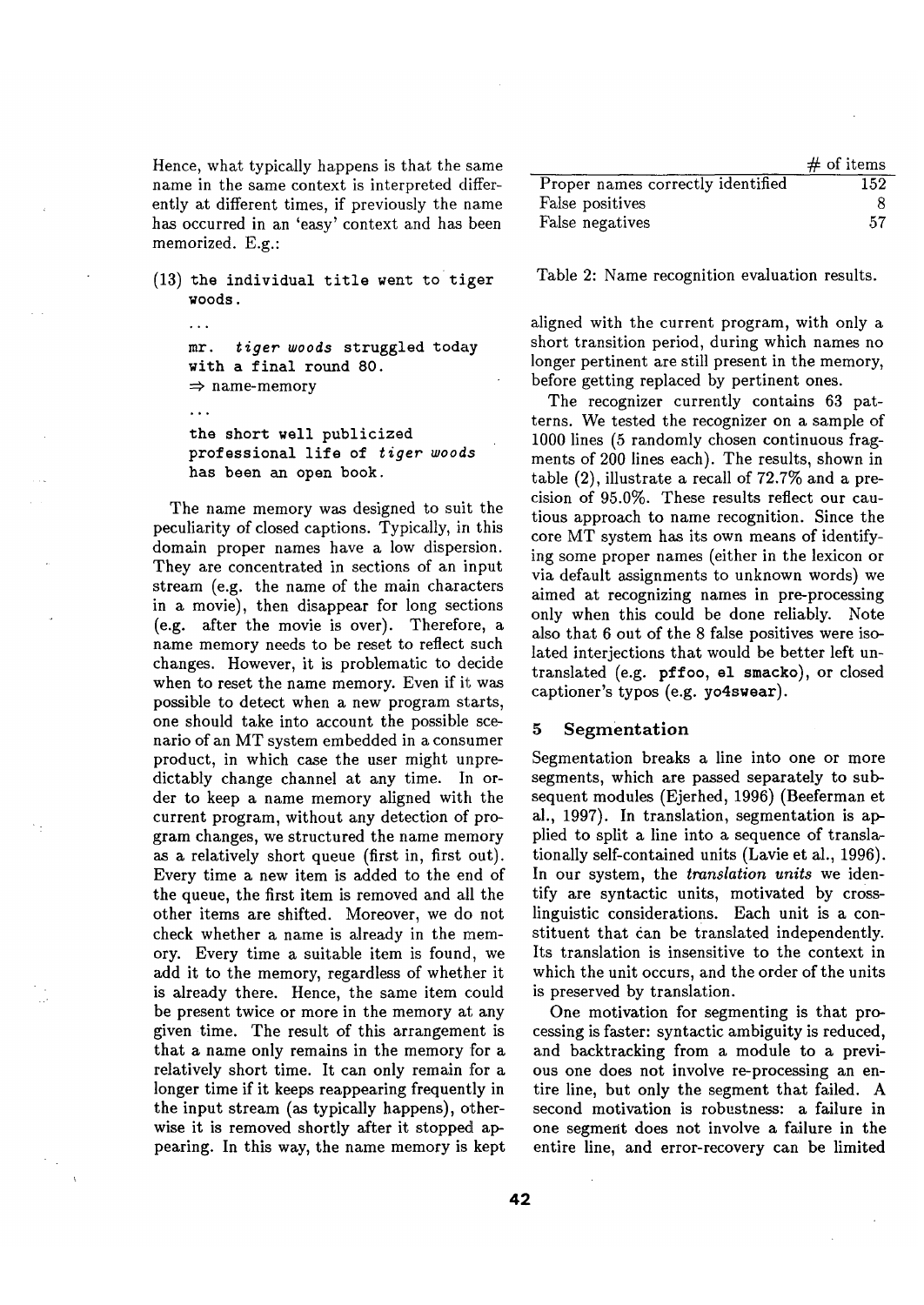only to a segment. Further motivations are provided by the colloquial nature of closed captions. A line often contains fragments with a loose syntactic relation to each other and to the main clause: vocatives, false starts, tag questions, etc. These are most easily translated as individual segments. Parenthetical expressions are often also found in the middle of a main clause, thus making complete parses problematic. However, the solution involves a heavier intervention than just segmenting. Dealing with parentheticals requires restructuring a line, and reducing it to a 'normal' form which ideally always has parenthetical expressions at one end of a sentence (under the empirical assumption that the overall meaning is not affected). We will see how this kind of problem is handled in segmentation. A third motivation is given by the format of closed captions, with input lines split across non-constituent boundaries. One solution would be delaying translation until a sentence boundary is found, and restructuring the stored lines in a linguistically principled way. However, the requirements of real time translation (either because of real time captioning at the source, or because the MT system is embedded in a consumer product), together with the requirement that translations be aligned with the source text and, above all, with the images, makes this solution problematic. The solution we are left with, if we want lines to be broken along constituent boundaries, is to further segment a sentence, even at the cost of sometimes separating elements that should go together for an optimal translation. We also argued elsewhere (Toole et al., 1998) that in a time-constrained application the output grammaticality is of paramount importance, even at the cost of a complete meaning equivalence with the source. For this reason, we also simplify likely problematic input, when a simplification is possible without affecting the core meaning.

To sum up, the task at hand is broader than just segmentation: re-ordering of constituents and removal of words are also required, to syntactically 'normalize' the input. As with name recognition, we aim at using efficient and easy to implement techniques, relying on limited linguistic information. The segmenter works by matching input lines against a set of templates represented by pushdown transducers. Each

transducer is specified in a fairly standard way (Gazdar and Mellish, 1989, 82), by defining an initial state, a final state, and a set of transitions of the following form:

#### $(14)$  (State1, State2, Label, Transducer)

Such a transition specifies that Transducer can move from Statel to State2 when the input specified by Label is found. Label can be either a pair (InputSymbol, OutputSymbol) or the name of another transducer, which needs to be entirely traversed for the transition from Statel to State2 to take place. An input symbol is a (Word, Tag) pair. An output symbol is an integer ranging from 0 to 3, specifying to which of two output segments an input symbol is assigned  $(0 =$  neither segment,  $3 =$  both segments, 1 and 2 to be interpreted in the obvious way). The output codes are then used to perform the actual split of a line. A successful match splits a line into two segments at most. However, on a successful split, the resulting segments are recursively fed to the segmenter, until no match is found. Therefore, there is no limit to the number of segments obtained from an input line. The segmenter currently contains 37 top-level transducers, i.e. segmenting patterns. Not all of them are used at the same time. The implementation of patterns is straightforward and the segmenter can be easily adapted to different domains, by implementing specific patterns and excluding others. For instance, a very simple patterns split a line at every comma, a slightly more sophisticated one, splits a line at every comma, unless tagged as a coordination; other patterns split a final adverb, interjection, prepositional phrase, etc.

Note that a segment can be a discontinuous part of a line, as the same output code can be assigned to non-contiguous elements. This feature is used, e.g., in restructuring a sentence, as when a parenthetical expression is encountered. The following example shows an input sentence, an assignment, and a resulting segmentation.

- (15) this, however, is a political science course.
- (16) this/2 ,/0 however/l ,/i is/2 a/2 political/2 science/2 course/2.
- (17) I. however ,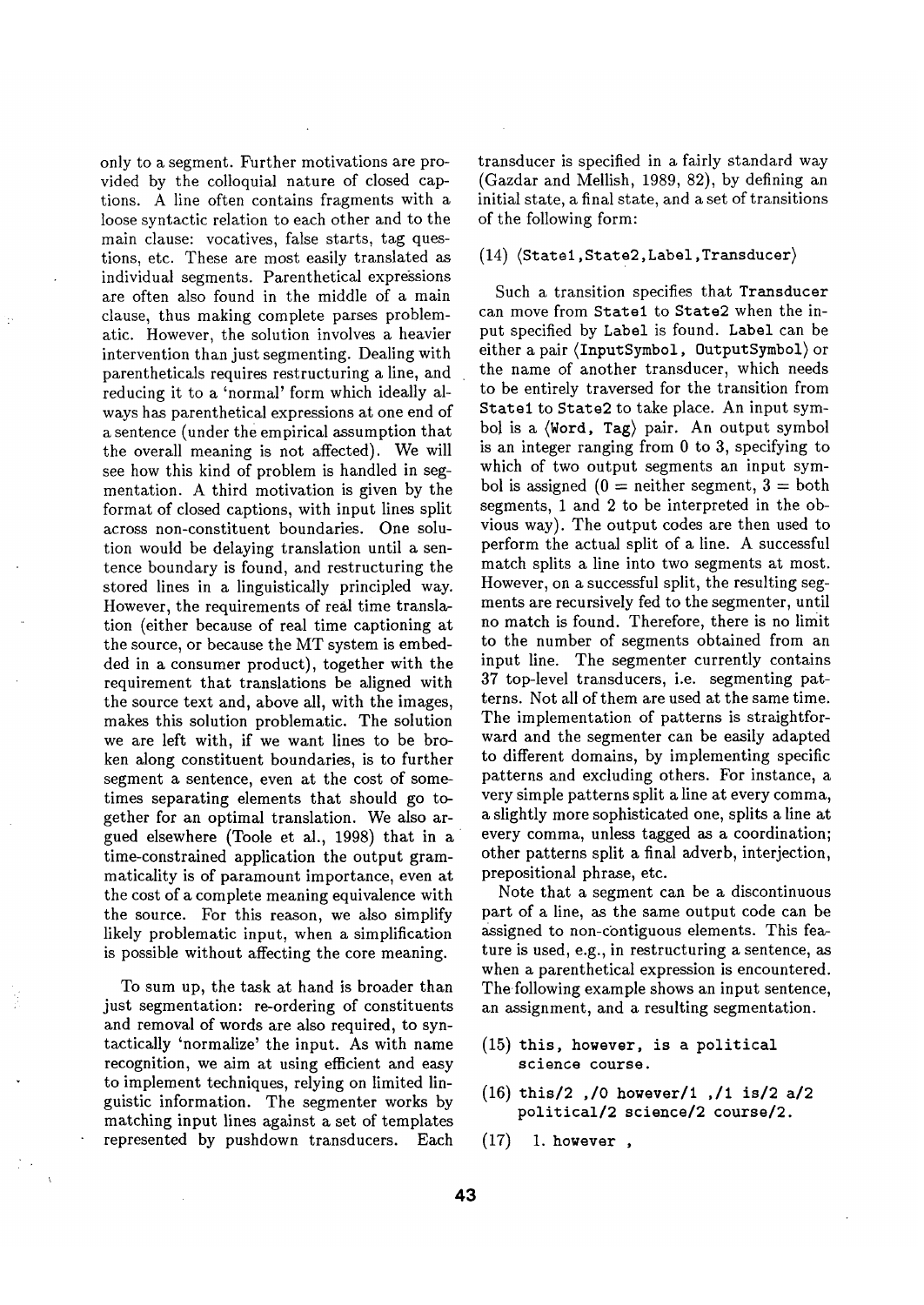#### 2. this is a political science course

We sometimes use the segmenter's ability to simplify the input, e.g. with adverbs like *just,*  which are polysemous and difficult to translate, but seldom contribute to the core meaning of a sentence.

### 6 Performance

We ran a test to evaluate how the recognizer and segmenter affected the quality of translations. We selected a sample of 200 lines of closed captioning, comprising four continuous sections of 50 lines each. The sample was run through the MT system twice, once with the recognizer and segmenter activated and once without. The results were evaluated by two native Spanish speakers. We adopted a very simple evaluation measure, asking the subjects to tell whether one translation was better than the other. The translations differed for 32 input lines out of 200 (16%). Table (3) shows the evaluation results, with input lines as the unit of measurement. The third column shows the intersection of the two evaluations, i.e. the evaluations on which the two subjects agreed. The three rows show how often the translation was better (i) with pre-processing, (ii) without pre-processing, or (iii) no difference could be appreciated.

The results show a discrepancy in the evaluations. One evaluator also pointed out that it is hard to make sense of transcribed closed captions, without the audio-visual context. These two facts seem to point out that an appropriate evaluation should be done in the operational context in which closed captions are normally used. Still, the intersection of the subjects' evaluations shows that pre-processing improves the output quality. In three of the four cases where the two evaluators agreed that pre-processing yielded a worse result, the worse performance was due to an incorrect name recognition or segmentation. However, in two of the three cases, the original problem was an incorrect tagging.

Note that even when the name recognizer and segmenter are off, the system can identify some names, and recover from translation failures by piecing together translations of fragments. Therefore, what was being tested was not so much name recognition and segmenting

per se, but the idea of having separate modules for such tasks in the system front end.

Finally, the test did not take into account speed, as we set higher time thresholds than an embedded application would require. Since segmentation reduces processing time, it is also expected to reduce the impact of tighter time thresholds, all other things being equal.

We are planning to conduct an operational evaluation of the system. The goal is to evaluate the system output in its proper visual context, and compare the results with parallel results for human translated closed captions. Different groups of participants will watch a video with either human- or machine-translated subtitles, and complete a questionnaire based on the subtitles in the video. The questionnaire will contain a set of questions to elicit the subject's assessment on the translation quality, and a set of questions to assess the subject's level of comprehension of the program.

### 7 Conclusion

It is apparent that the peculiarity of closed captions, both in terms of transcribed speech characteristic and constraints due to the input format, require an ad hoc treatment, considerably different from the approaches suitable for written documents. Yet the knowledge about a language (or the bilingual knowledge about a language-pair) is largely invariant across different applications domains and should therefore be portable from one application domain to another. The architecture we have proposed strives to combine the need for domain independent linguistic resources and linguistically principled methods with the need for robust MT systems tuned to real world, noisy and idiosyncratic input, as encountered when embedding MT in real world devices.

In terms of adequacy, a standard evaluation and a comparison among different MT systems from different domains is hard, as the adequacy of a system depends on its application (Church and Hovy, 1993). This is even truer with-closed captions, where the use of translation output is heavily influenced by operational constraints (time constraints, the presence of images, sound, etc.). In some cases such constraints may place a heavier burden on a system (e.g. the time constraint), in some other cases